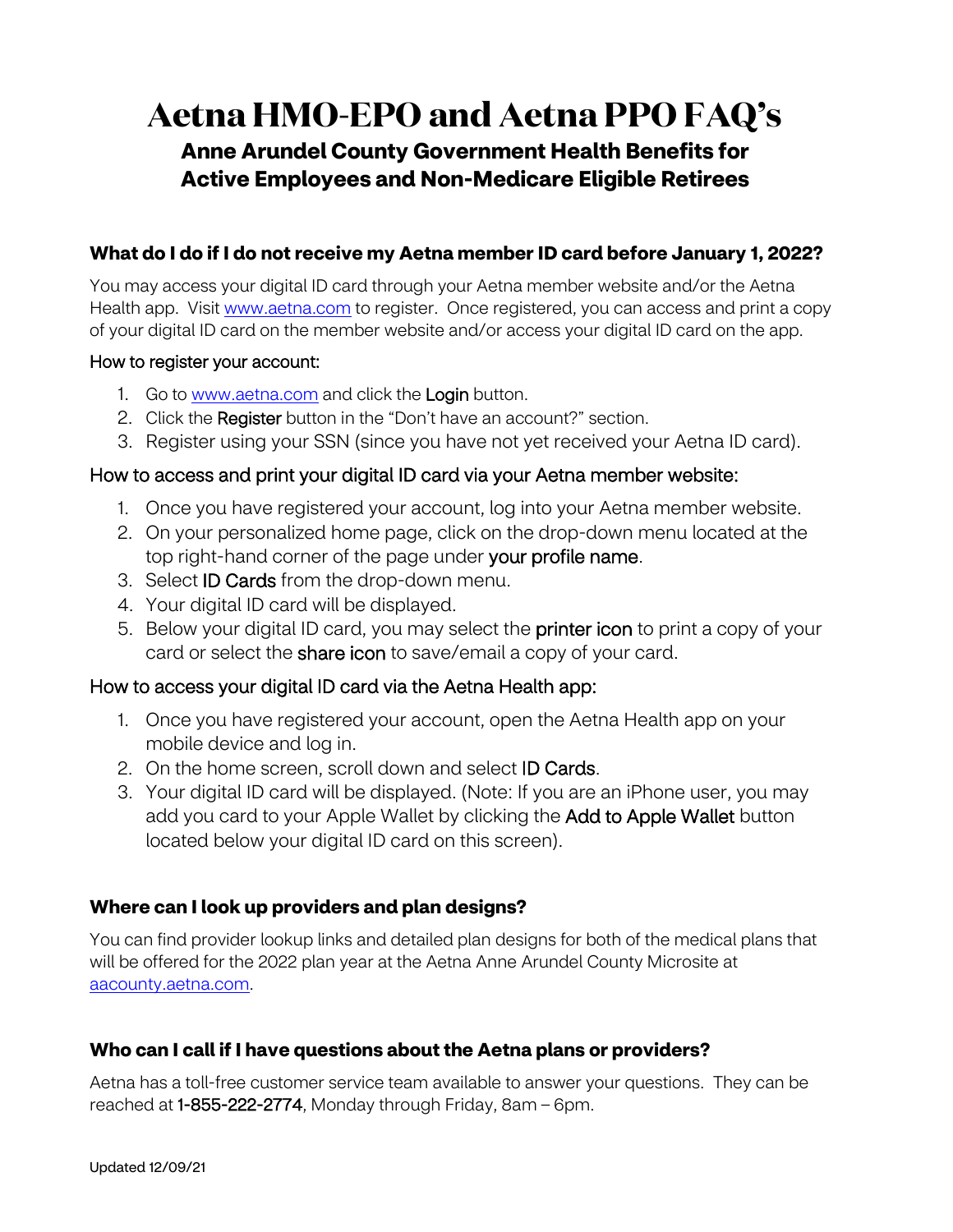## **Are these plans only for active employees and pre-65 retirees (non-Medicare eligible)?**

 Yes, the Aetna HMO-EPO plan and Aetna PPO plan are for active employees and pre-65 retirees (non-Medicare eligible). Medicare eligible retirees should contact the benefits team for assistance with their plan options.

#### **What are the premium rates for each plan?**

Please refer to the Anne Arundel County benefits site for a side-by-side plan comparison, <https://www.aacounty.org/departments/personnel/employment-information/benefits/>for premium information for each plan.

## **Are the dental, vision, and pharmacy carriers changing?**

 No, there are no changes to the carriers for dental, vision, and pharmacy for 2022. The only carrier change for 2022 is the medical carrier.

## **What is the main difference between the HMO-EPO plan and the PPO plan?**

 emergent care which would be covered the same out-of-network as it would in-network. The The HMO-EPO plan only provides in-network coverage for services, except for urgent and PPO plan offers both in-network and out-of-network coverage.

#### **Which Aetna plans mirror the current CareFirst plans?**

The Aetna PPO plan is most similar to the CareFirst Triple Option plan. The Aetna HMO-EPO plan is most similar to both the CareFirst EPO plan as well as the CareFirst HMO plan. Both Aetna plans offer a nationwide network and there are no referral requirements. Please refer to the Anne Arundel County benefits site for a side-by-side plan comparison, <https://www.aacounty.org/departments/personnel/employment-information/benefits/>

## **What is the Deductible, Coinsurance and Out-of-Pocket Maximum and how do they work on the HMO-EPO plan versus the PPO plan?**

Deductible – the amount you pay before insurance pays each plan year

Copay – a flat dollar amount you pay each time you visit a provider

Coinsurance – the percentage you pay after you have met your deductible (unless specifically stated that the deductible is waived for a service)

 meet this limit, insurance will pay the remainder of your claims for the plan year Out-of-Pocket Maximum – the annual limit on what you pay for medical expenses; once you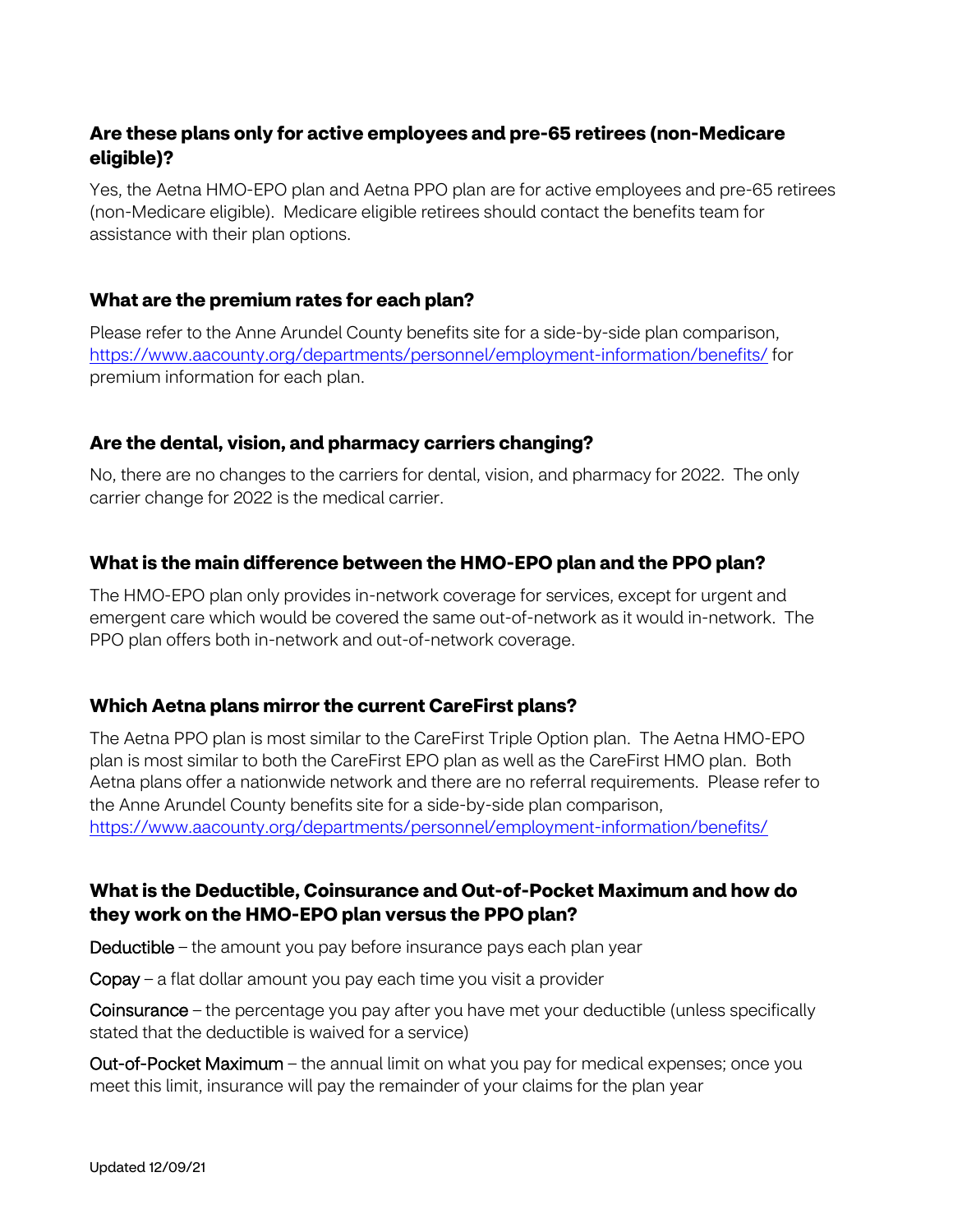For the following examples, please refer to each plan design (which may be downloaded at [aacounty.aetna.com\).](http://aacounty.aetna.com) Please note that these examples illustrate how the plans would function at the *in-network* benefit level.

#### Example Scenario:

January 20, 2022 – You go to your PCP for a non-preventive care visit.

May 10, 2022 – You go to the urgent care center.

July 1, 2022 – You are hospitalized.

October 15, 2022 – You receive inpatient mental health services.

#### • On the HMO-EPO Plan:

- $\circ$  You would pay a \$15 copay (deductible waived) for your January 20<sup>th</sup> office visit.
- $\circ$  You would pay a \$35 copay (deductible waived) for your visit to the urgent care center on May 10<sup>th</sup>.
- o Since you have not yet met your deductible so far during the plan year, you would pay the full \$100 towards your deductible for your hospitalization on July 1st.
- o Since you have already met your \$100 deductible from your hospitalization in July, you pay \$0 for your inpatient mental health service on October 15<sup>th</sup>.
- o All out-of-pocket expenses paid in 2022 would apply to your Out-of-Pocket Maximum (OOP) for that same year. For this example, your total out of pocket expenses would be \$150.

#### On the PPO Plan:

- $\circ$  You would pay a \$15 copay (deductible waived) for your January 20<sup>th</sup> office visit.
- o You would pay \$35 copay (deductible waived) for your visit to the urgent care center on May 10<sup>th</sup>.
- o On July 1<sup>st</sup>, the total hospital allowed amount is \$5,000. Since you have not yet met your deductible so far during the plan year, you would pay the full \$125 towards your deductible first, then a 5% coinsurance of the remaining amount. In this case, it would be 5% of \$4,875, which is \$243.75. The total amount you pay for this hospital visit is \$368.75.
- o On October 15<sup>th</sup>, the total allowable charge at the inpatient mental health facility is \$2,000. Since you have already met your \$125 deductible, you only need to pay the 5% coinsurance, which would total \$100.
- All out of pocket expenses paid in 2022 would apply to your Out-of-Pocket Maximum (OOP). For this example, your total out of pocket expenses would be  $$518.75$  (\$15 copay + \$35 copay + \$125 deductible + 5% hospital coinsurance (\$243.75) + 5% inpatient mental health coinsurance (\$100)).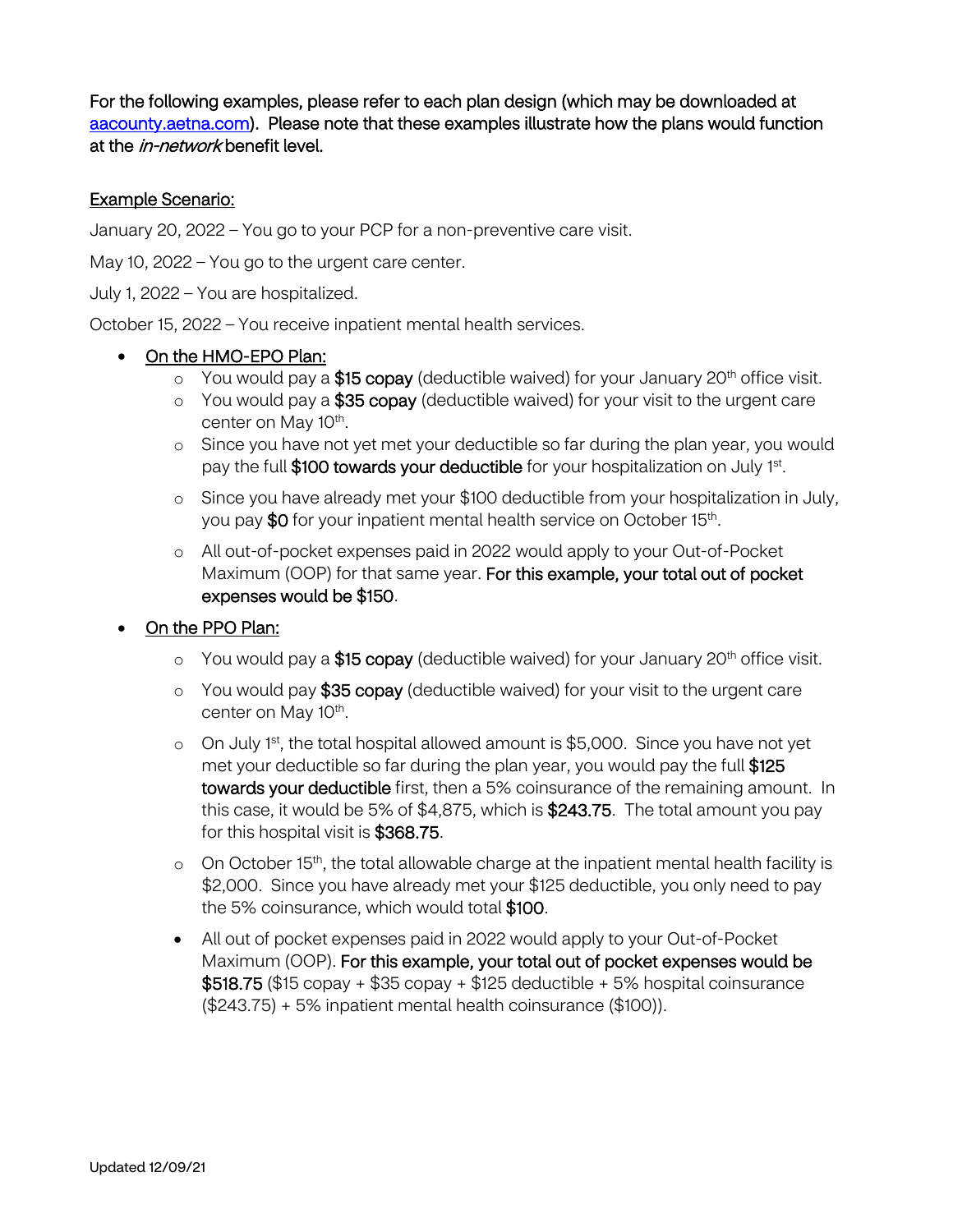## **Where can I go for lab work?**

 much less if you use an in-network independent lab. Labcorp and Quest are both in-network lab providers with Aetna. You may go to any in-network provider for lab services, but your out-of-pocket expenses will be

#### **Where can I go for urgent care?**

You may go to any urgent care facility for urgent care services (non-routine/preventive visits) for a \$35 copay on either plan. Alternatively, you may also visit a CVS MinuteClinic for urgent care for \$0.

## **What if I have the HMO-EPO plan and am out of town and need emergent or urgent care?**

 Aetna's HMO-EPO plan has a nationwide network, so you may very likely be able to find in- network providers while you are out of town. However, if you need emergent or urgent care from an out-of-network provider, it would still be covered the same as if you had accessed care from an in-network provider.

#### **Are routine eye exams covered under the Aetna plans?**

 Routine eye exams are not part of either Aetna medical plan. Your EyeMed vision plan remains the same for 2022.

#### **How are mammograms covered?**

 would fall under the diagnostic X-ray benefit. Aetna covers routine mammograms as well as diagnostic mammograms, including 3D mammograms. Routine mammograms are covered at 100% and diagnostic mammograms

## **Are there any limits for physical therapy?**

 plans. For in-network benefits, the PPO plan has an annual limit of 300 visits and the Aetna covers physical therapy, speech therapy and occupational therapy under both HMO-EPO plan has an annual limit of 150 visits.

## **What does it cost for mental health office visits?**

 PPO and HMO-EPO plan. The PPO plan has an Out of Network benefit, you would be In network, Mental Health office visits are covered with a \$15 copay under both the responsible for the out-of-network deductible then 30% coinsurance of the allowable charge.